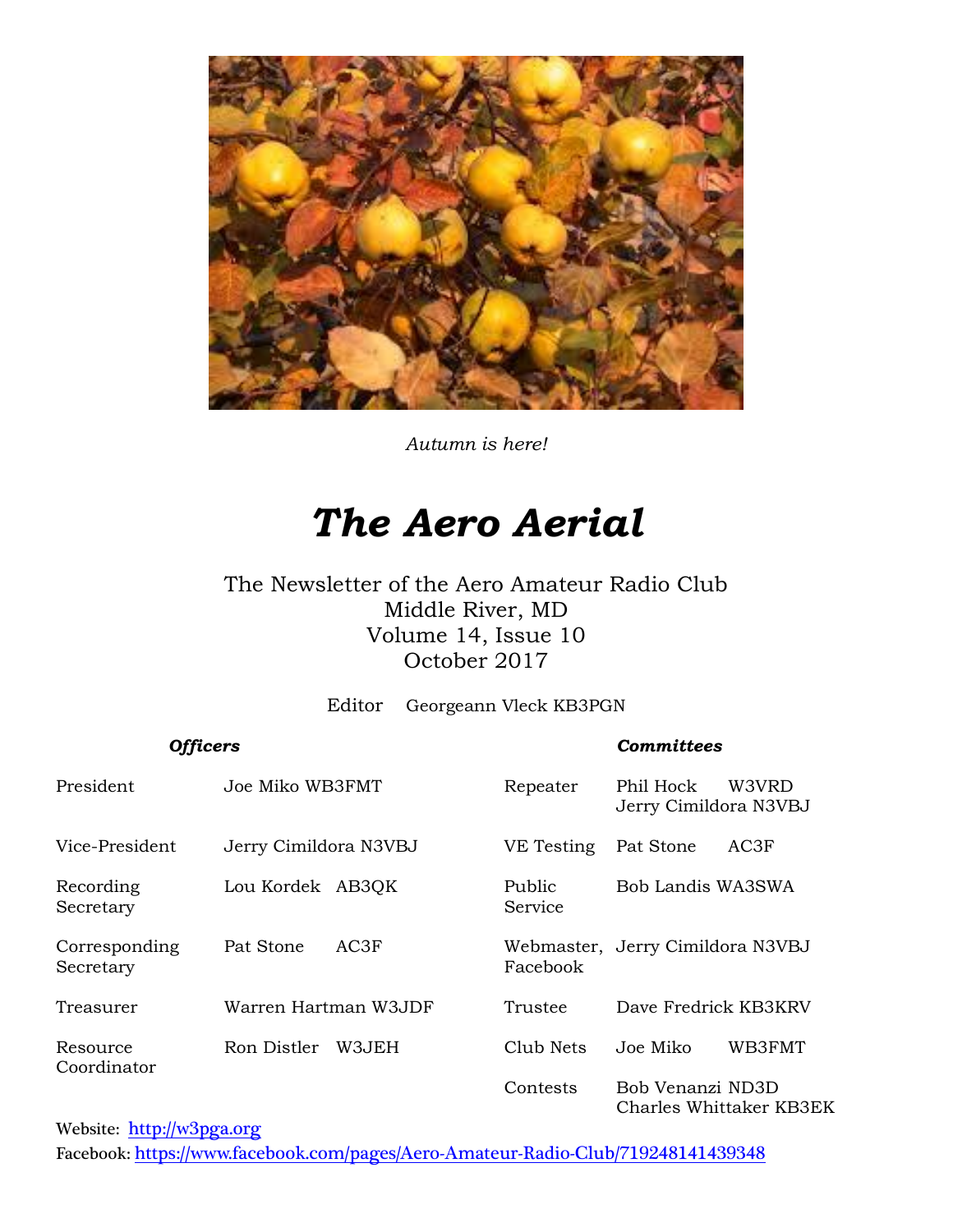### **About the Aero Amateur Radio Club**

#### **Meetings**

The Aero Amateur Radio Club meets at 7:30 pm on the first and third Wednesdays of the month at Essex SkyPark, 1401 Diffendall Road, Essex. Meetings begin at 7:30 p.m. local time. Meetings are canceled if Baltimore County Public Schools are closed or dismiss early.

#### Repeaters

W3PGA 2 M: INPUT : 147.84 MHz, OUTPUT : 147.24 MHz, PL 123.0 W3PGA 70 Cm: INPUT : 444.575 MHz, OUTPUT : 449.575 MHz, PL123.0 W3JEH 1.25 M: INPUT : 222.24 MHz, OUTPUT : 223.84 MHz

#### Club Nets

Second Wednesday Net – 10 Meters (28.445 MHz) @ 8 p.m. Local Time Fourth Wednesday Net – 2 Meters (147.24 MHz Repeater) @ 8 p.m. Local Time Fifth Wednesday Net – 70 Centimeters (449.575 MHz Repeater) @ 8 p.m. Local Time

#### Radio License Exams

The Aero Amateur Radio Club sponsors Amateur Radio License Exams with the ARRL VEC. Examination sessions are throughout the year. Walk-ins are welcome; arrive no later than 30 minutes after start time. \$15 charge.

#### 2017 Examination Schedule

| Time: | 1:15 pm                      |  |
|-------|------------------------------|--|
|       | Dates: Sunday, November 19   |  |
|       | Where:   White Marsh Library |  |

White Marsh Library, 8133 Sandpiper Circle, White Marsh, MD Contact: Patricia Stone AC3F, email: [ac3f@juno.com,](mailto:ac3f@juno.com) landline: 410-687-7209

#### LOCAL AREA NETS

| Day                    | <b>Time</b>       | Freq. (MHz)   | <b>Net Name</b>                           |
|------------------------|-------------------|---------------|-------------------------------------------|
| Daily                  | $9 - 10$ am       | 145.330       | <b>Oriole Net</b>                         |
| Daily                  | 6 pm              | 3.820         | Maryland Emergency Phone Net              |
| Daily                  | $6:30 - 7$ pm     | 145.330 no PL | Balto. Traffic Net (b/u 146.670 PL 107.2) |
| Daily                  | 7 pm & 10 pm      | 3.643         | <b>MD/DC/DE Traffic Net</b>               |
| $2nd$ Tue              | $7:30$ pm         | 146.670       | <b>Baltimore County RACES Net</b>         |
| $2nd$ Wed              | 8 pm              | 28.445        | <b>Aero ARC Net</b>                       |
| $4th$ Wed              | 8 pm              | 147.240       | <b>Aero ARC Net</b>                       |
| $5th$ Wed              | 8 pm              | 449.575       | <b>Aero ARC Net</b>                       |
| Fridays                | $7:30 \text{ pm}$ | 145.330       | Back in the Day Net                       |
| When activated by NOAA |                   | 147.030       | SkyWarn (primary)                         |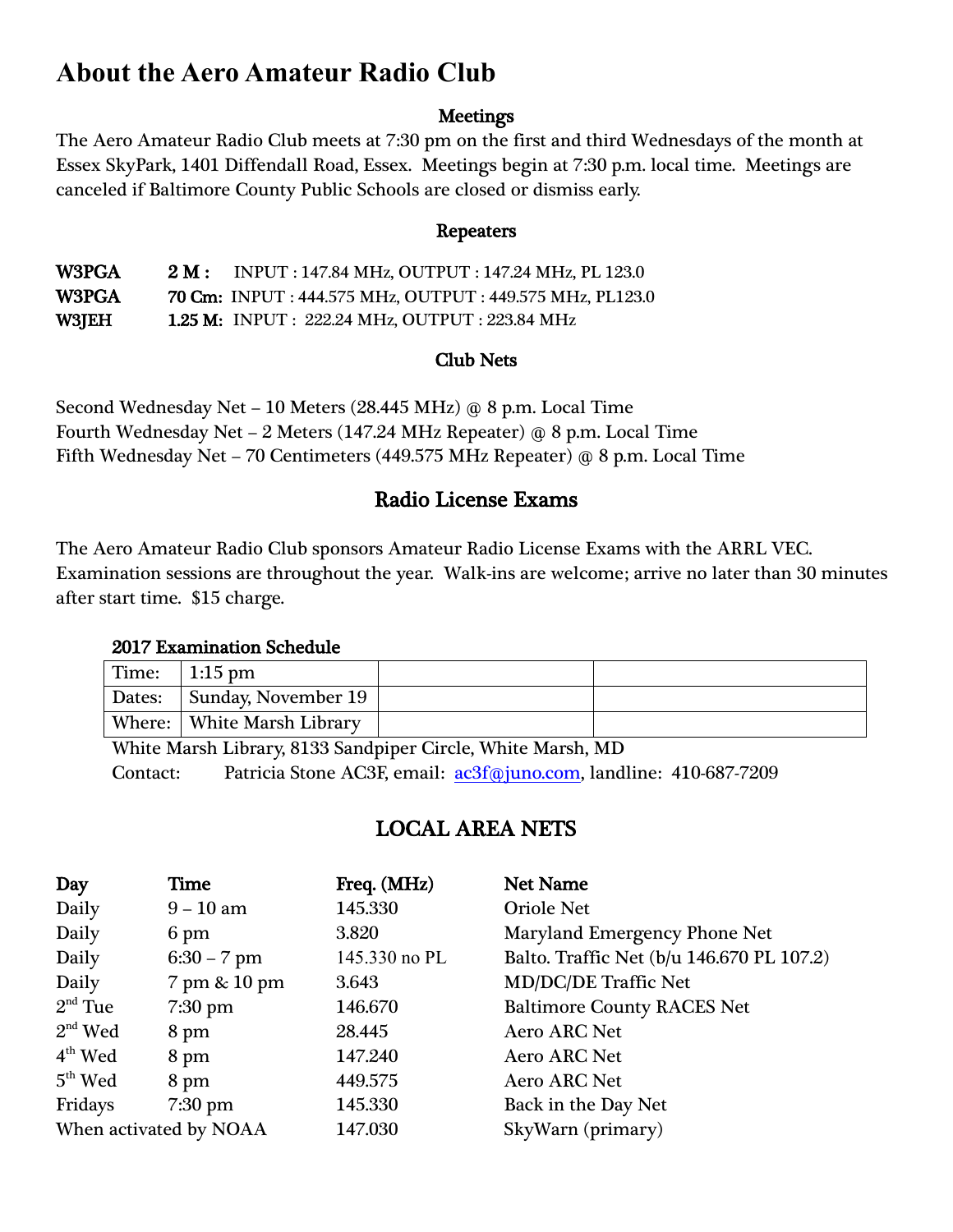*This message is repeated verbatim from an email of 9/8/17 from Jim Montgomery to the MDC Section member list.*

#### **Thursday, October 5 & Saturday, October 7, 2017: MDC Section Simulated Emergency Test**

This section applies to all radio operators in the MDC Section.

The Maryland Department of Health has ordered all health facilities in the State having Amateur radio back up emergency radio systems to exercise those systems Thursday Night October 5 prior to the arrival of Hurricane Elmer. (This is actually the Quarterly MDC Section Hospital Drill).

Those supporting the health care facilities having these radios are asked to contact Wanda Montgomery, MDC ASM for the Section EmComm Health Care Program. Her email address is KA3AHI@aol.com.

Give her your intentions whether playing in the drill or not. Plan with injects is forthcoming once she knows who has signed up. If not in a health care facility yet, your operations may be from the parking lot.

This section of the Notice is targeted to the Eastern Shore Amateur Radio hams. I have no other option but to use this media to reach out to you.

For Oct 7, the scenario will be a direct hurricane hit at or near Ocean City. As the Section Emergency Coordinator, I am having much difficulty finding a conduit to the Eastern Shore hams, NOT HAVING AN EC THOSE COUNTIES, to invite and encourage participation in the SET.

The SET is a month away, but Irma is right around the corner and possibly right down the hall for some of us.

The SET will be an APRS contingent of a fox hunt for a missing child, MEMA traffic for status awareness, and hospital emails over Winlink to health departments.

We need radio operators with their equipment and RVs and trailers for three command posts in the affected area. There is a lot more to the SET than meets the eye and too long to type. If you want to know more, contact me, Jim Montgomery, the MDC EC at wb3kas@arrl.net.

There is a SET Planning meeting on Sept 9 from 1000 to 1400 hours at the Anne Arundel County EOC. The location is 7480 Baltimore Annapolis Blvd, Glen Burnie, Md 21061, located West of Route 2. Free parking is available in the parking garage above the EOC.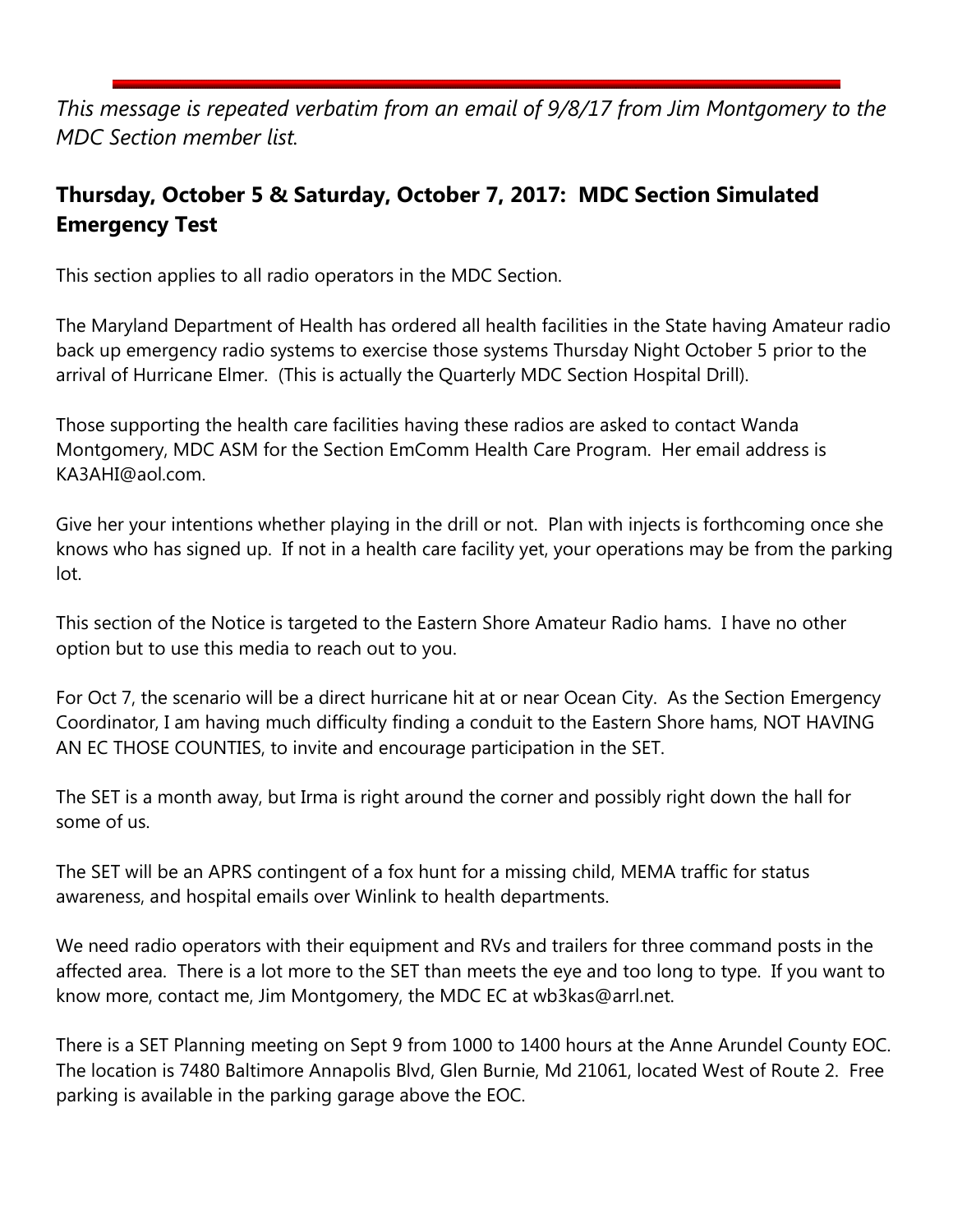There will be an SET presentation followed by a discussion. I urge you to join us and help with support to the Eastern Shore.

Contact me with your intentions, please, at wb3kas@arrl.net. I hope to see many of you there to support this year's SET.

73, Jim Montgomery WB3KAS MDC Section Emergency Coordinator

## **NET REPORTS**

#### **9-13-17: 28.445 MHz, 20:00 to 20:38 local**

W3PGA Joe Essex, KB3JVP Ken Middle River, WA3TAD Eric Rosedale, KB3VAE Rich Middle River, W3JEH Ron Perry Hall, KB3HWM Dave White Marsh mobile, KC3AID Marty Rosedale

7 members on the net

#### **09-27-17: 147.240 MHz, 20:00 to 20:28 local.**

W3PGA NCS Joe Essex, KC3HXL Joel Essex, N3VBJ Jerry Towson, W3JEH Ron Perry Hall, KB3VAE Rich Middle River

We had 5 members on the net.

# **Upcoming Second Meeting Presentations**

| Date       | Topic                        |
|------------|------------------------------|
| 11/15      | Ham Radio in the Modern Age  |
| <b>TBA</b> | Contest Logging with N1MM    |
| <b>TBA</b> | The Acu-rite Weather Station |

*Presenter* Keon KE3HAY Bob ND3D ?Kelly KC3APF

These presentations will be given at the Essex SkyPark FBO building after the business meeting.

*Any questions call Joe Miko at 443-956-0197.* Presenters who wish to submit a description of their talk may email it to Georgeann at [KB3PGN@reagan.com](mailto:KB3PGN@reagan.com) for inclusion in the Aerial.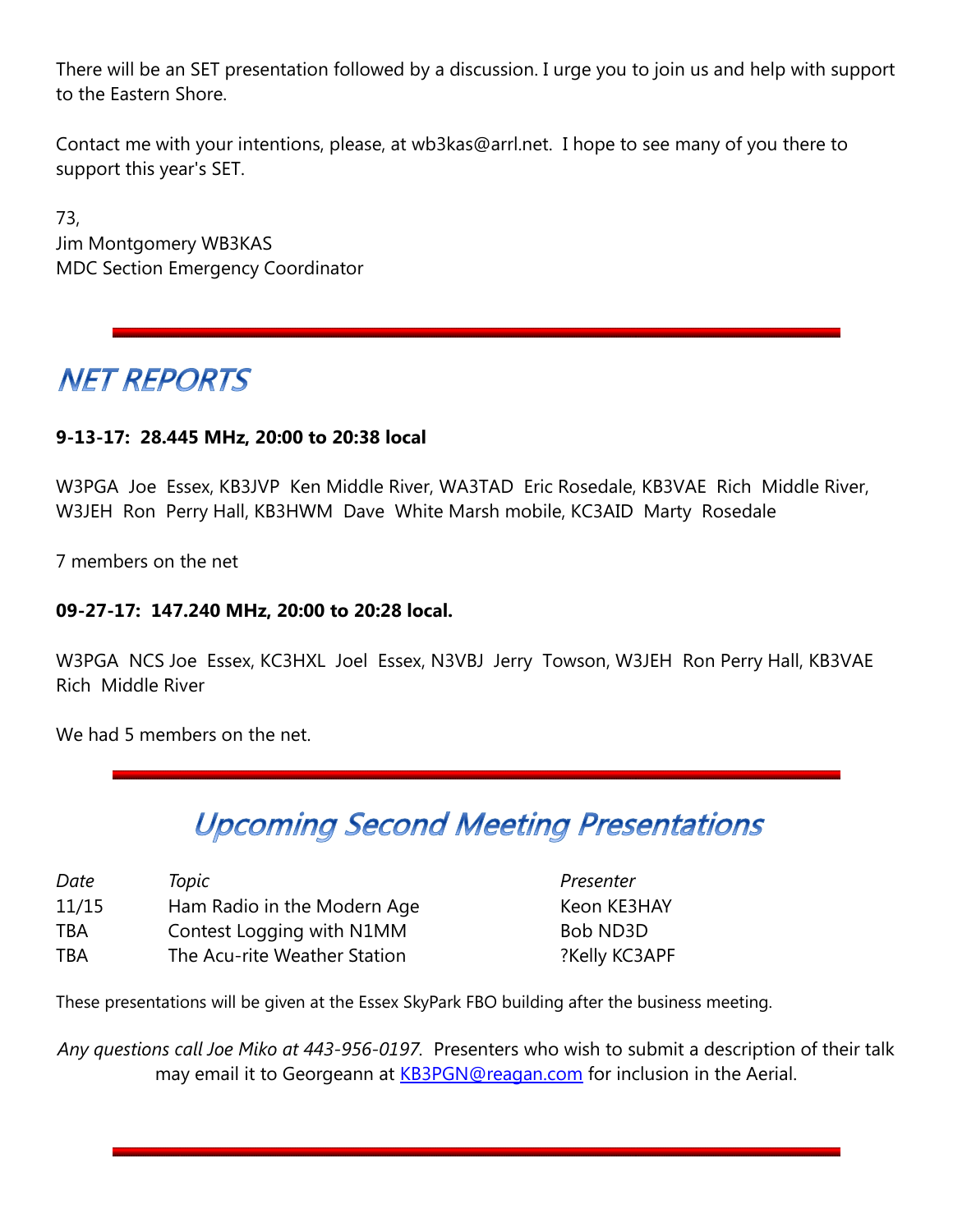

Same for September (*septem* = 7), November (*novem* = 9), and December (*decem* = 10)



**VE CORNER** by Pat Stone, AC3F

The AERO VE Team held its fifth test session for 2017 on Sunday, September 10th, 2017 at the White Marsh Library. We served 4 applicants. Congratulations to new Technicians Gina Lastner KC3JUQ, Mike Anthony KC3JUO, and Joe Warnecker KC3JUP and new General Richard Smith KC3HXJ.

A very special thanks to VE's: WB3FMT, KD3TP, KB3VAE, AC0LP, KC3FBM and AB3QK for assisting me with this session. You all did a great job. It was a pleasure working with all of you.

Our next test session will be held at 1:15PM on Sunday, November 19 , 2017 at the White Marsh Library. Hope to see you then.

# **UPCOMING HAMFESTS and EVENTS**

#### *Glenn L. Martin Aviation Museum*

**Wednesday, Oct. 4 and Thursday, Oct. 5:** GLM Museum table at the Senior Expo, Timonium Fairgrounds.

**Nov. 24:** Train garden opening (check website for details)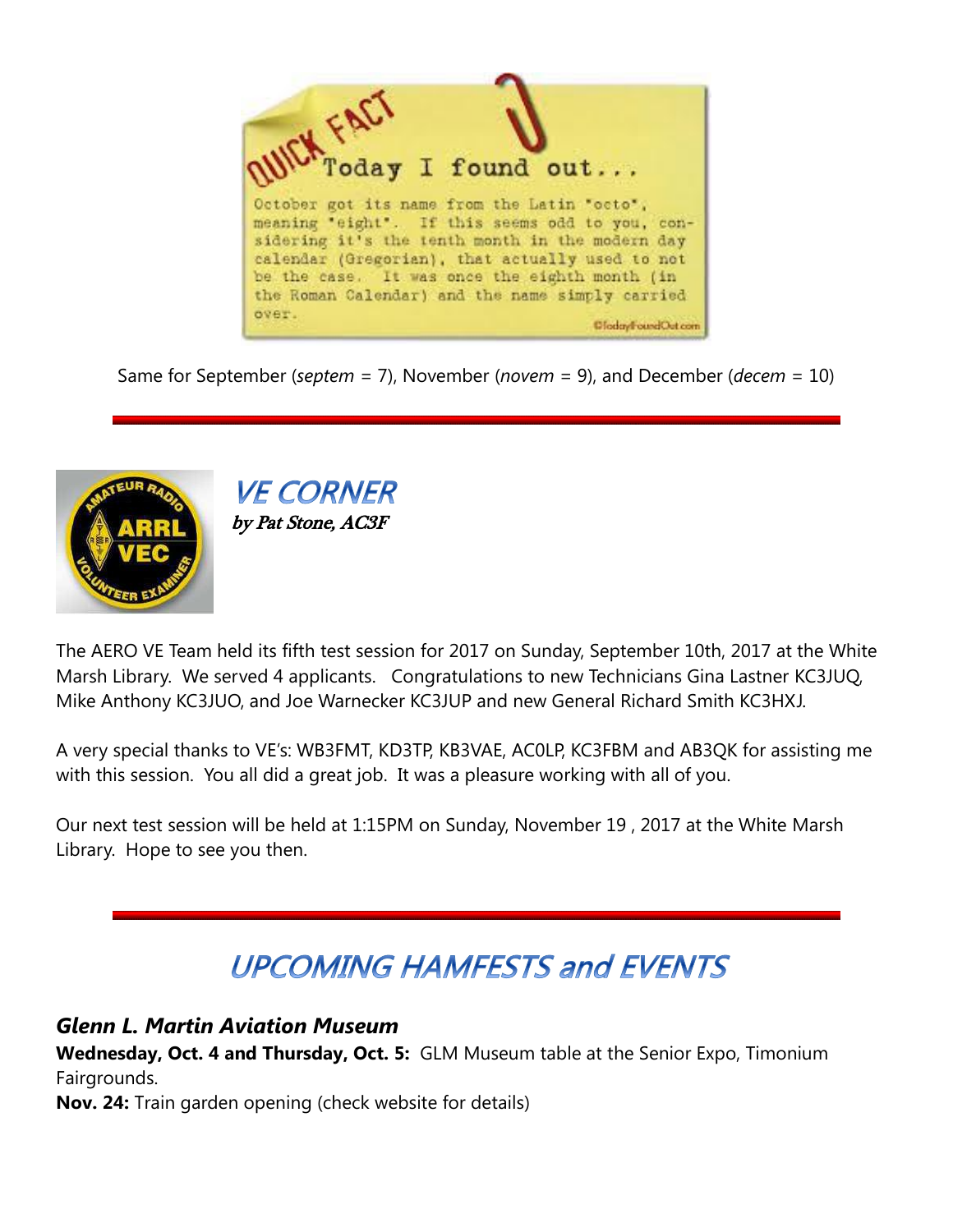#### *Glenn L. Martin Monthly Speaker Series*

**Sept. 11:** Historian Jack Breihan, on Martin planes **Oct. 2:** Jack Burkert from the Baltimore Museum of Industry, on the three main industries in Baltimore in WWII: Martin, steel, and shipping **Nov. 6:** Cheryl Reed of JHU Applied Physics Lab, on DART and other space projects

#### *Hamfests*

#### **Sunday, October 1, 2017: CARA Fest**

Howard County Fairgrounds, 2210 Fairgrounds Road, West Friendship, MD 21794 Website: [www.carafest.org](http://www.carafest.org/) Sponsor: Columbia Amateur Radio Association Talk-In: 147.390+ (CTCSS: 156.7), K3CUJ repeater, Columbia, MD Contact: David Parkison, KB3VDY, 1257 Stevens Ave., Arbutus, MD 21227, Phone: 410-977-1249, Email: [info@carafest.org](mailto:info@carafest.org)

#### **Sunday, October 22, 2017: Mason Dixon Hamfest**

Sportman's Hall Roller Skating Center, 15500 Hanover Pike, Upperco, MD 21155 Website: http://gis.net/~k3pzn Sponsor: Carroll County Amateur Radio Club Talk-In: 145.410 (PL 114.8) Contact: Steve Beckman, N3SB, 2145 Bethel Rd., Finksburg, MD 21048, Phone: 443-435-1089, E-mail: [n3sb@qis.net](mailto:n3sb@qis.net)

#### **Saturday, December 9, 2017 : Second Annual American Legion PGCERA SantaFest**

American Legion Youth Camp, 9201 Surratts Rd., Cheltenham, MD 20623 Website: pgares.org/santafest/ Sponsor: American Legion and Prince Georges County Emergency Repeater Association Talk-In: 145.230 (CTCSS: 110.9 Hz), K3ERA repeater, Greenbelt Contact: Charles Hallock, AA3WS, 16203 Manning Rd., West Accokeek, MD 20607 , Phone: 301-535- 1666, E-mail: [selbynet@hotmail.com](mailto:selbynet@hotmail.com)

#### **Saturday, April 21, 2018: Delaware State Convention (Delmarva Amateur Radio & Electronics EXPO)**

Cheer Community Center, 20520 Sand Hill Rd., Georgetown, DE 19947 Website: [www.radioelectronicsexpo.com](http://www.radioelectronicsexpo.com/) Sponsor: Sussex Amateur Radio Association Type: ARRL Convention Talk-In: 147.090 (CTCSS: 156.7 Hz), Sussex County ARES® Primary Repeater, Millsboro, DE Contact: Herb Quick, KF3BT, PO Box 1431, Seaford, DE 19973, Phone: 302-629-4949, E-mail: [herb@hamiltongraphics.com](mailto:herb@hamiltongraphics.com)

#### **Saturday, June 30, 2018: Harrisburg Radio Amateurs Club Firecracker Hamfest**

Harrisburg Area Community College, 3599 Industrial Road, Harrisburg, PA 17101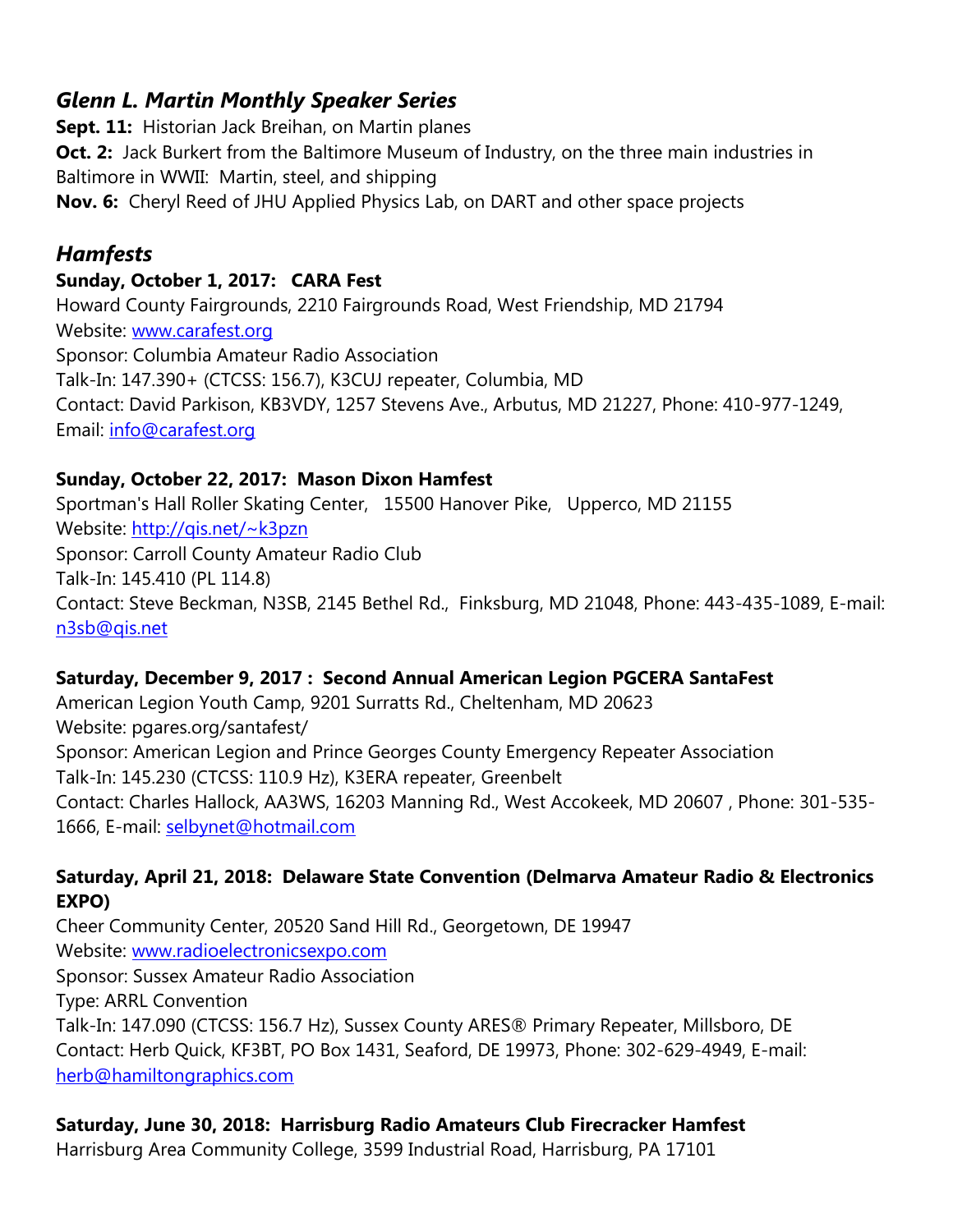Website: [http://www.w3uu.org](http://www.w3uu.org/) Sponsor: Harrisburg Radio Amateurs' Club Talk-In: 146.76 (CTCSS 100.0 Hz) Contact: Tim Lehman, KB3OZA, PO Box 453, Hummelstown, PA 17036, Phone: 717-461-3398, Email: [kb3oza@arrl.net](mailto:kb3oza@arrl.net)

You may view upcoming Hamfests at:<http://www.arrl.org/hamfests-and-conventions-calendar>

# Feature Article

*Perhaps this thought piece could be a jumping off place for some serious discussion at one of our club meetings. – Editor.*

#### **Thoughts of a New Ham on EmComm Puerto Rico**

*by Margaret Holy, KC3FZZ*

Ham radio operators are flying out to Puerto Rico to provide emergency communications. I first saw the news in a CNN article: [http://www.cnn.com/2017/09/27/us/puerto-rico-maria-ham-radio](http://www.cnn.com/2017/09/27/us/puerto-rico-maria-ham-radio-operators-trnd/index.html)[operators-trnd/index.html](http://www.cnn.com/2017/09/27/us/puerto-rico-maria-ham-radio-operators-trnd/index.html)

So, the ARRL is coordinating ham radio operators who want to volunteer to help out in Puerto Rico. The island has no electricity. Their gasoline supplies are more scarce and as valuable as gold right now. There isn't a generator to be found anywhere. So when these volunteer ham operators arrive with their radios, what will be their sustainable power source for their radios? Even during our field day in June, we were using a gasoline-driven generator to power all the radios. That's okay if the disaster affecting our area only lasts a few days. But in Puerto Rico, their whole electrical grid is destroyed and it could be MONTHS before power is restored to the general public. Without a reliable supply of gasoline, a generator is useless. Without a generator, there is nothing to power the ham radio.

This is where a portable solar panel unit to power up your radio comes in. Or it can recharge your car battery that is powering your radio. A large enough portable solar power unit can power your radio as long as there is daylight. It works on a cloudy day. The recharged battery can power the radio at night.

Watching the aftermath that Puerto Rico is experiencing is of high interest to me. How does the government and the population address: no electricity for months, no working plumbing in any building still standing, no shelter if you can't be housed in a building, no running water to drink, major dams about to fail, mudslides, wide spread flooding, hospitals destroyed, harbors and ports destroyed, airports and runways destroyed, roads made unusable due to debris and fallen trees,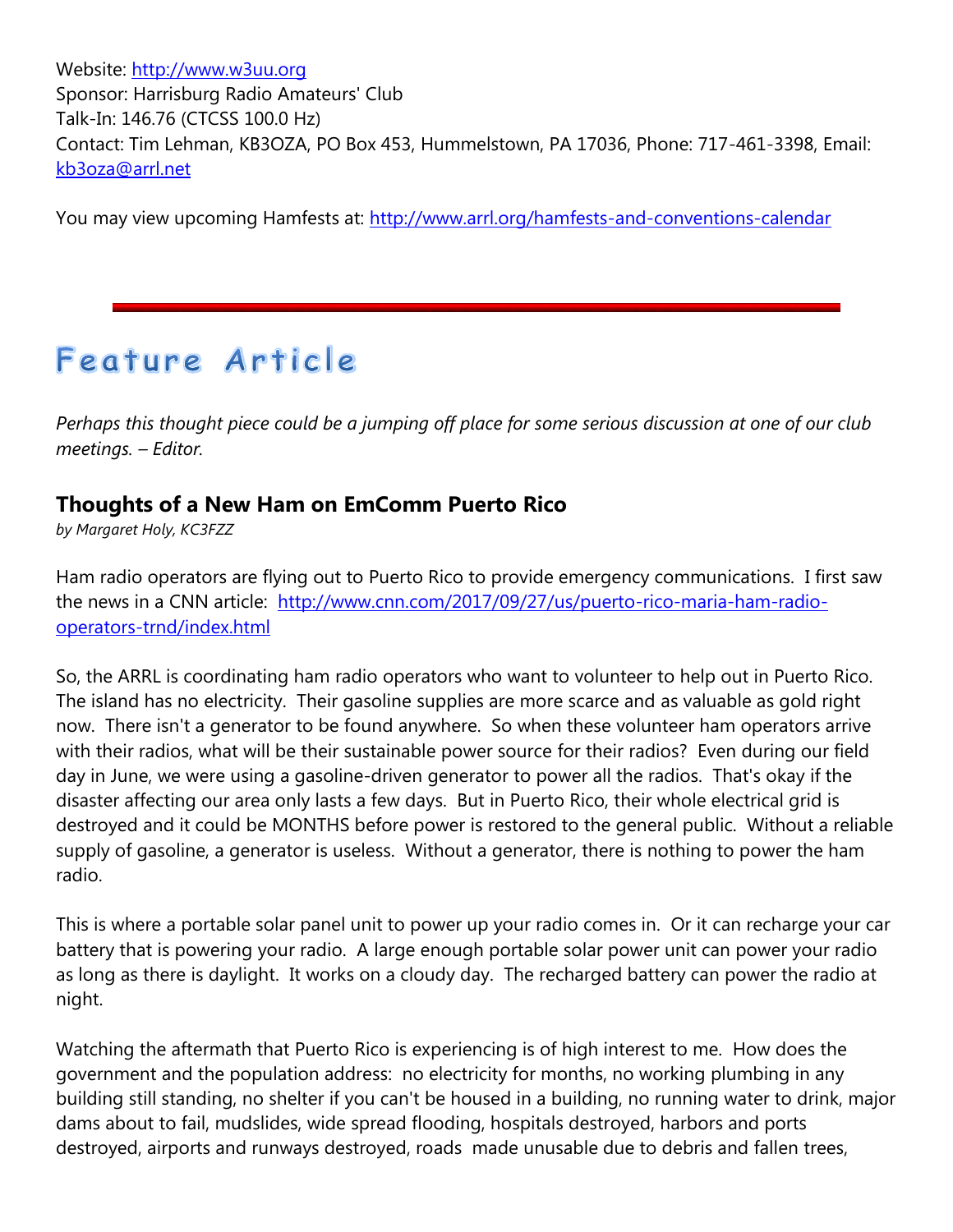gangs of criminals running rampant because there is no working 911 system.... How does a ham operator function in these conditions? Inevitably the lack of proper sanitation (raw sewage building up, dead bodies of humans and animals found everywhere, no way to dispose human waste materials) causes outbreaks of Typhus and Cholera, and worse. That's when I and my radio bug out! I do not stay where there are these dangerous diseases popping up.

I am trying to monitor Puerto Rico to see what their dire realities really are and how the problems are addressed. This could be a small-scale version of the USA if North Korea or ISIS should destroy our national electrical grid. We ham radio operators will be the only ones with communications abilities, other than people with satellite phones, which are less numerous than ham operators. Like believers in disaster preparedness, we need to start keeping our radio equipment in enclosed aluminum trash cans to protect them against an EMP [electromagnetic pulse]. Watching Puerto Rico drives home that necessity.

I saw on the internet one ham operator created an EMP-proof portable carrying case, which housed his large ham radio rig, a collapsible portable solar panel to power the batteries that were powering his rig, all his telescoping collapsible antennas with their foldable stands, and other equipment and coax cables and tools and such. He figured if there was a disaster and he had to evacuate from his home, he could grab this one carrying case and bug out in a heartbeat. It was actually on wheels, too heavy and large to hand-carry, but small enough to transport and load into the back seat of his car. That really stuck in my mind. This ham operator could set up his rig literally in an empty field somewhere with his solar panels out and power up his radio when there is no electricity and no gasoline. I bet he's in Puerto Rico, or he should be.

It's Field Day in Puerto Rico, for real.